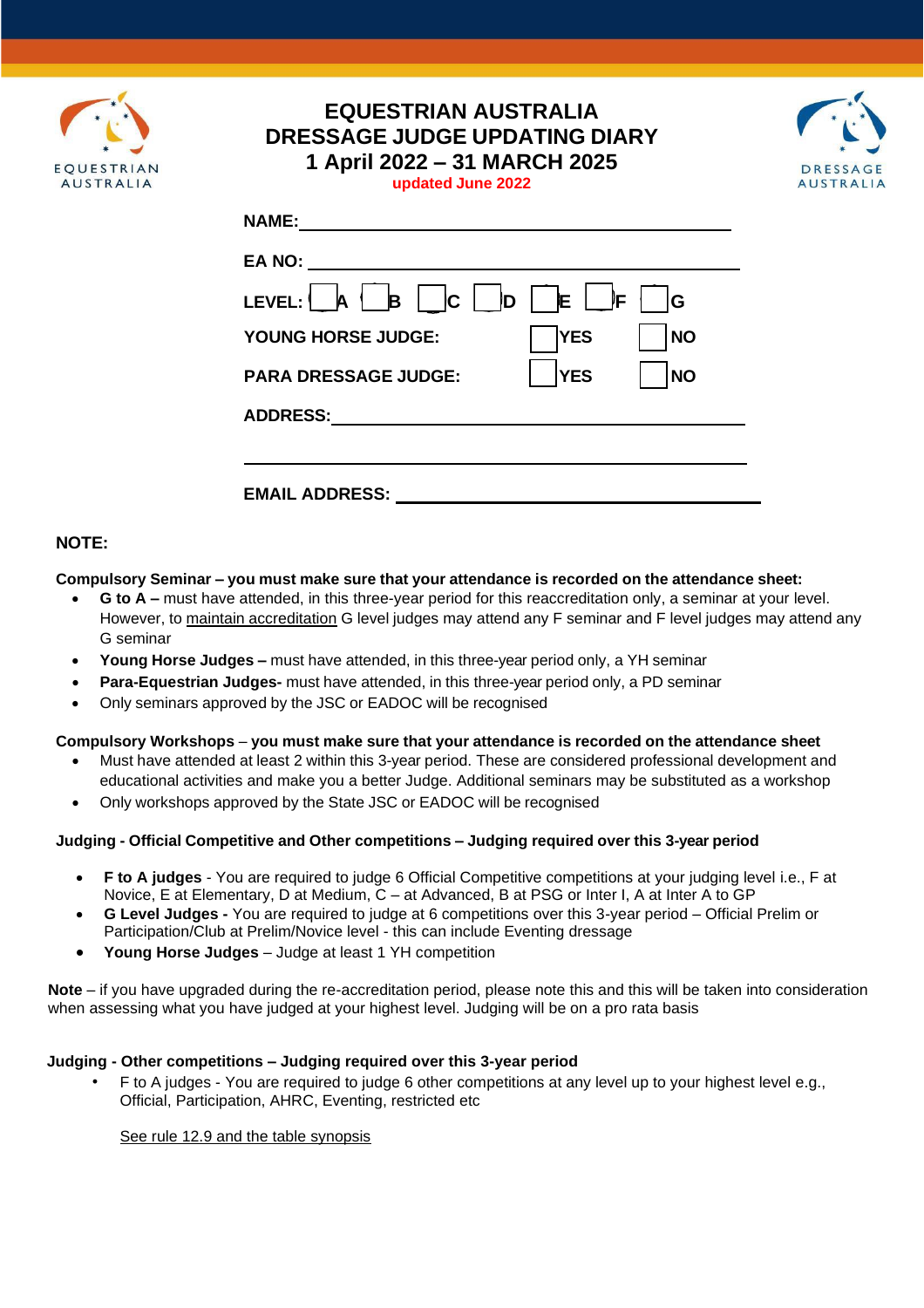



### **Open Rule Book Tests (ORBT)**

This along with required forms will be available from approx. mid-February 2025 (to be completed by **31/3/25**). The ORBT can be completed online, or a copy can be sent to you on request. All judges will be advised when the ORBT is available

If you keep this diary up to date as you do 'things', then this will make life much easier for you at re-accreditation time when all that will need to be sent in will be:

- the EA Re-accreditation Form which must be signed and indicate your intentions to either re-new, seek leave of absence (LOA) or resign
- your ORBT certificate/s if done online
- and this completed diary (no need to send in draws, results sheets, or attendance certificates)

Seminar and workshop attendances are recorded nationally by Secretary EADOC. It is important that you make sure that you have signed in, and you are recorded on the attendance list. If you claim a seminar or workshop that is not recorded, then you will be asked to produce the attendance certificate, so it is important that you keep your attendance certificates.